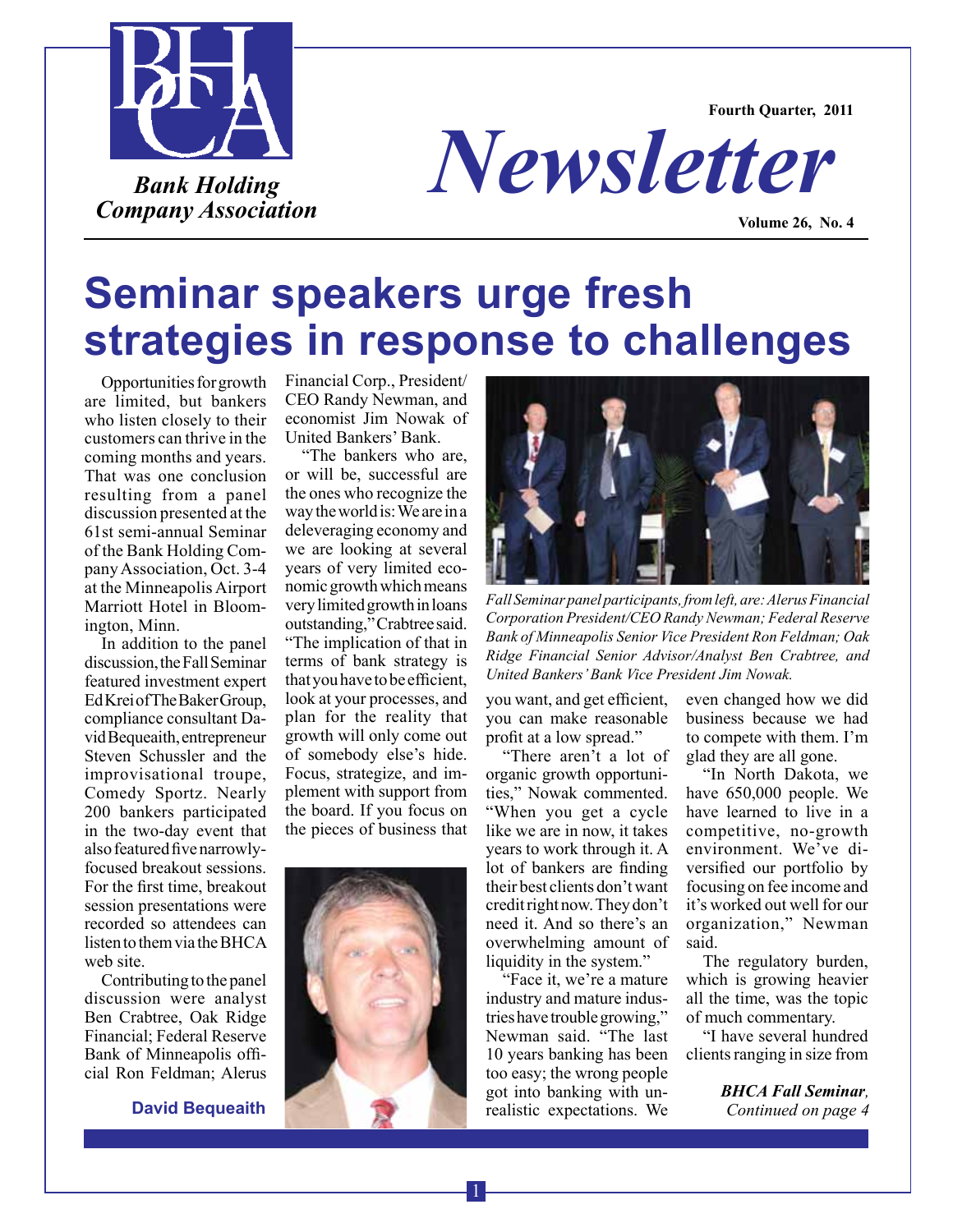## *President***'***s Column*

*Douglas L. Jilek Prairie Bancshares, Inc. Lester Prairie, Minn.*



## **BHCA's strength is its members**

Membership is essential to the success of the Bank Holding Company Association. Education is the main focus of the BHCA, but I have long been convinced that the top benefit of belonging to BHCA is the opportunity to network with other bank owners and holding company officers. Where else but BHCA

seminars can you go and be assured of an opportunity to visit with a hundred or so bank owners?

Competition for your dues dollar is significant. Bank Holding Company Association dues are modest, and I am convinced the benefits of belonging far outweigh the cost. If you haven't already renewed your BHCA membership for 2012, please do so immediately. If you have, let me thank you for your continued support. In addition, I encourage you to invite a colleague at a neighboring bank to also consider joining.

Below, you will see some of our recent new members listed. We welcome them. As mergers and acquisitions reduce the number of charters, it is essential that we are always recruiting new members.

Tom Bengtson, our managing director, recently hosted

a series of lunches for prospective members. Invitations were sent to about 200 holding company officers who currently are not members. Lunches were hosted in the Minnesota communities of Mankato, Rochester, Alexandria and the Twin Cities. Members of our board of directors also serviced as hosts.

At each meeting, bankers discussed industry issues and Tom specifically described some of the benefits of membership. The board members shared their experiences, and explained why they find membership so valuable. Turnout was light but for a first-time effort, the luncheon series was worthwhile and it did result in membership growth.

We will likely build additional membership development efforts into our regular calendar of BHCA events. My hope is we will do another round of lunches with prospects in the fall of 2012. But remember, you – our current members – are the association's best recruitment tool. Talk up the association to your friends in the industry and invite them to join if they are not already members.

At the end of this month, I conclude my presidency of the Bank Holding Company Association. It has been an honor and a pleasure to serve this industry from this position. I appreciate the support I received from all of you, and look forward to remaining engaged in the BHCA as a past president.

As the year comes to a close, I wish you happy holidays and the very best in the New Year.  $\blacksquare$ 

## **Welcome New Members**

The Bank Holding Company Association is pleased and honored to welcome the following new members who have joined the Association recently:

**Charles M. Johnson, Jr., President**  Johnson Bancshares, Inc., Chatfield, Minn.

**Steve Lindholm, Chairman** Independent Bancshares, Inc., Clarkfield, Minn.

**Paul Means, CEO** Great River Holding Company, Baxter, Minn.

**Bruce Pogatchnik, Vice President Duke Pogatchnik, Vice President Tina Rabe, Secretary** Finleyson Bancshares, Inc., Finlayson, Minn.

**Dean Harrington, CEO** Plainview Bankshares, Inc., Plainview, Minn.

**Scott Kopp, President** Gale Bank Holding Company, Inc., Galesville, Wis.

In addition, the Association welcomes the following new associate members who joined recently:

#### **Robert Neville, President**

Modern Banking System, Ralston, Neb.

*Modern Banking Systems is uniquely positioned to supply community banks with a total solution: an integrated real time core solution delivering profitability, efficiency, security, and emerging technology for banks to better serve their clients. MBS is your partner, keeping you ahead of the competition.* 

## **Greg Rueter, Regional Vice President Jim McGrath, Regional Vice President**

Allied Solutions, LLC, St. Paul, Minn.

*Allied Solutions is proud to be one of the largest providers of insurance, lending and marketing products to financial institutions nationwide. Our strategy is to provide best-in-class solutions and then support them with unparalleled customer service.* 

#### **Ron Goffman, Regional Director**

John M. Floyd & Associates, Baytown, Texas

*JMFA is a leading provider of profitability and performance-improvement consulting. For more than 30 years, JMFA has been recognized as one of the most trusted names in the industry, helping financial institutions enhance their bottom line with programs like JMFA Overdraft Privilege. JMFA is also recognized for earnings enhancement and expense control programs, training, executive placement, account acquisition programs as well as product, service, pricing and technology-improvement consulting. JMFA's programs and services are designed to increase income or reduce expenses.* ■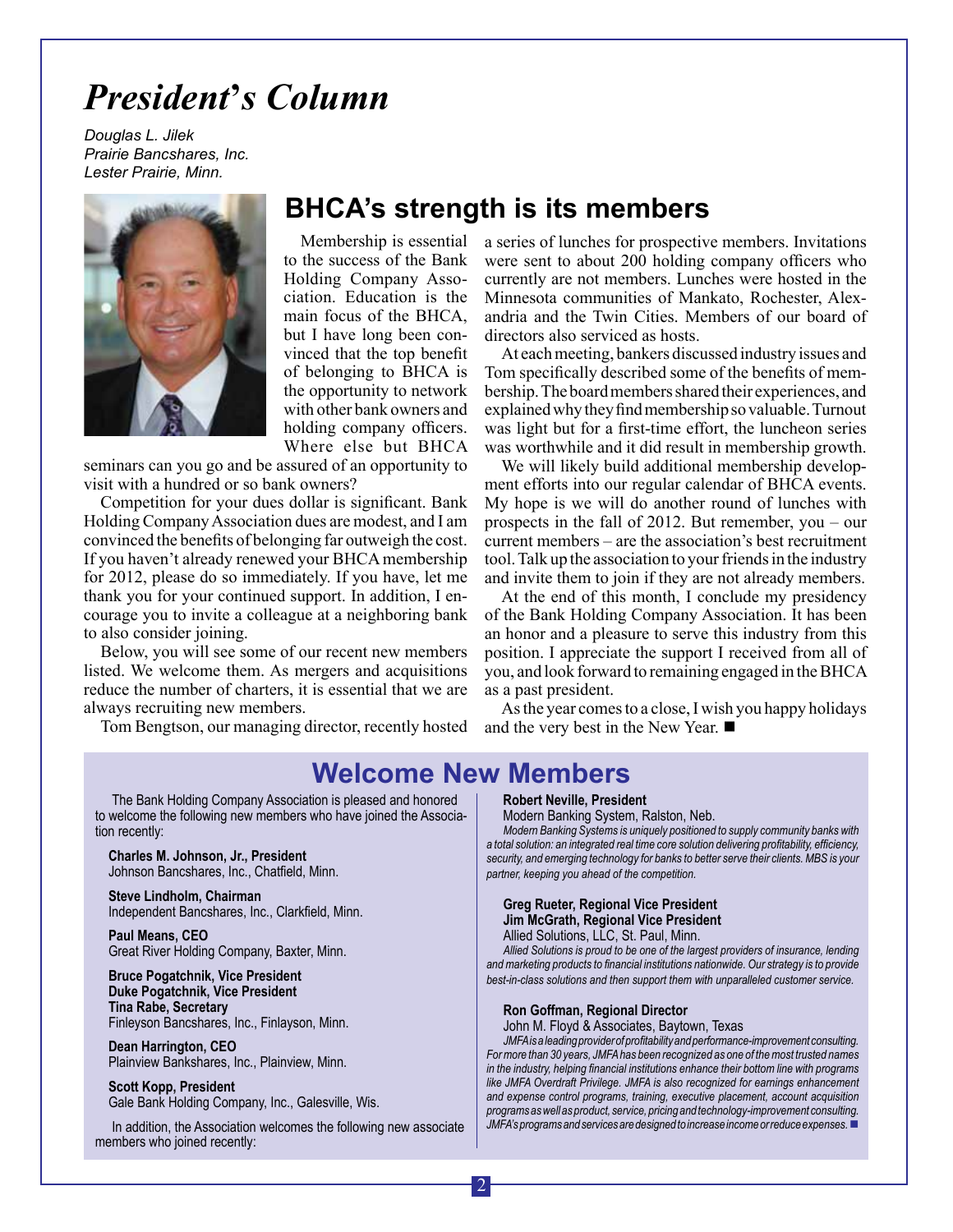

## **2011 Bank Holding Company Association BOARD OF DIRECTORS**

#### *Officers:*

**President Douglas L. Jilek** Prairie Bancshares, Inc. Lester Prairie, Minn.

**Vice President Bruce Ferden** Frandsen Financial Corporation Arden Hills, Minn.

**Treasurer Charles Robasse** Wabasso Bancshares, Inc. Wabasso, Minn.

**Past President Steven M. Wilcox** Wilcox Bancshares, Inc. Grand Rapids, Minn.

#### *Directors:*

**Douglas L. Farmer** Farmer Bancshares, Inc. Holmen, Wis.

**Patrick J. Gates** Security Financial Services, Inc. Hibbing, Minn.

**James C. Kramer** Southeast Minnesota Bancshares, Inc. Altura, Minn.

**Gary W. Paulson** First Holding Co. of Park River, Inc. Park River, N.D.

#### **Larry Peterson**

First Financial Services, Inc. Moose Lake, Minn.

**William Rosacker** United Bankers' Bancorporation, Inc. Bloomington, Minn.

#### *Managing DIRECTOR:*

Tom Bengtson 7400 Metro Blvd., Suite 217 Minneapolis, MN 55439

*The BHCA Newsletter is published quarterly by the Bank Holding Company Association for its members. To submit an article, please contact BHCA Managing Director Tom Bengtson at 952-835-2248 or 1-800-813-4754. FAX: 952- 835-2295, e-mail: info@thebhca.org*.

## *Director***'***s Column*

*By Tom Bengtson Managing Director*



## **OCC meeting provides opportunity to develop key relationship**

One of the hallmarks of the Bank Holding Company Association is our work building relationships with the various regulatory agencies that supervise the banking industry. Last July, the BHCA co-sponsored a regulatory panel discussion with the Independent Community Bankers of Minnesota. The panel included representatives from the Federal Reserve Bank of Minneapolis as well as the FDIC. It was our

third straight year to team with ICBM on the event and we look forward to such an event again next summer.

On Friday, Dec. 9, I had the opportunity to participate with 15 other trade association managers in an outreach meeting hosted by the Office of the Comptroller of the Currency in Chicago. The OCC specifically wanted feedback on its integration with the Office of Thrift Supervision, but the five-hour meeting provided a platform for a wide-ranging discussion on industry issues. So far, the Central District office has complete seven exams on thrifts and has started 60 others.

Some of the meeting participants were able to provide the OCC with feedback on those exams. One participant said some bankers in mutual institutions feel the OCC needs to develop its expertise in the area of mutual institutions. Bert Otto, Deputy Comptroller, who hosted the meeting, said the OCC's experience with mutual institutions is limited but that it is working to strengthen its expertise in this area.

There was considerable discussion about the need for bankers to have a way to appeal exam findings. It was clarified that the OCC ombudsman can over-rule an examiner-in-charge. We were told that in the last 18 months about a dozen cases have received formal review from the Ombudsman with about one-third going in favor of banker, one-third in favor of examiner and one-third resulting in some form of compromise. One participant observed that the number of cases brought to the Ombudsman in light of the number of total exams done (about 500) indicates the process is underutilized. An OCC representative said the vast majority of cases are resolved before they become formal. Most, he said, are handled informally through phone contact.

It was noted that most bankers do not comment on disagreements they have with regulators because they fear some form of retaliation. Otto said they do not retaliate, and that in fact, most OCC staff members encourage bankers to pursue the Ombudsman route should they have a disagreement with examiners. Otto said that if bankers don't speak up, they cannot address the problem.

Gary Baranowski, assistant deputy comptroller, Peoria, Ill., provided attendees a summary of industry conditions. He said that in the Central District (North Dakota, Minnesota, Wisconsin, Illinois, Indiana, Kentucky, Ohio, Michigan and parts of Missouri) 8 percent of the national

*Managing Director's Column, Continued on page 7*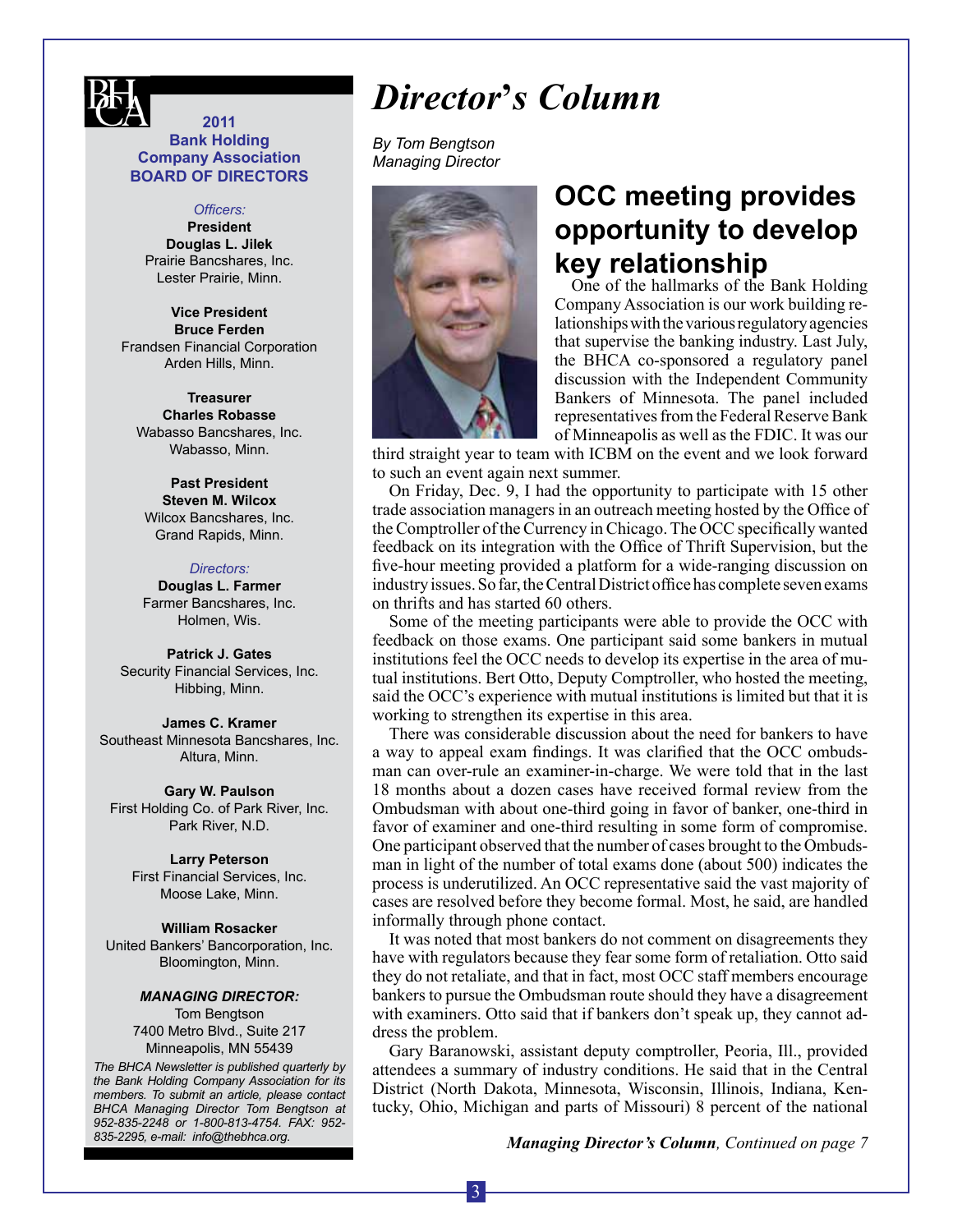#### *BHCA Fall Seminar,*

*Continued from page 1*

\$25 million to \$1 billion in assets and the greatest complaint I hear is that there is no consistency at the field examiner level," Nowak said. "What is being required at some banks, other bankers haven't heard. Some of the things they ask of a \$40 million or \$50 million bank have bankers throwing up their hands in frustration. Regulators are demanding things and there's no arguing or getting around it. So it seems there's a lot of inconsistency."

"The regulatory environment is difficult, no question," Newman said. "As long as there is a level playing field, though, I don't worry about regulations. Maybe I'm at a size where I can afford people with the skills to handle it. It is a concern; it is expensive. But regulation is not going to put me out of business. Asset quality will. And no revenue growth concerns me more than regulatory issues."

"I had a banker tell me he'd gone out and hired a consultant to help with asset planning and stress testing in anticipation of an exam. My reaction was, 'you don't need to do that'," Feldman commented. "People presume there is a level of complexity across a wide range of activities that might not be there. Before you presume there will be something expensive to do

**Ed Krei**

to comply with a regulation that's not based on a direct conversation you've had with us, I would encourage you to start that conversation. We have folks we pay to understand these rules. Because the regulations are not always clear, we encourage people to call before they decide they are not going to make certain loans."

Crabtree, who has spent a career studying the banking industry, shared his observations about how the industry arrived at its current conditions. "I think there has been a sea change and it goes back a decade. Look at the quality of economic growth since 2000; it's been very low. It wasn't driven by wage growth; it was driven by debt increase — to the benefit of banks, at least for a while. Now we are in a process of deleveraging. Everything that I have read about this indicates we are in a multi-year deleveraging environment. Our attitude about borrowing has changed and that doesn't bode well for providers of credit.

"In the early part of the 2000s, banking was easy and people without a great deal of skill did well. I





*BHCA Board Member Bill Rosacker (left), United Bankers' Bancorporation, visits with Dirk Gasterland, Coulee Bancshares, Inc., L Crosse, Wis., and Don Johnson, Eide Bailly.* 

think we are in a different environment now. Banking is not going to be easy, and there is going to be a return to having better people in the industry and a return to taking business away from your weakened and becalmed competitors. It's a market share game now. I don't how long it will last but I don't think it will end next year or the year after. Management needs to recognize this and plan accordingly."

Krei, who spoke during the seminar's general session as well as leading a breakout session, acknowledge fundamental changes in the banking industry. He challenged bankers to respond accordingly: "We have to think and act differently, but more importantly, we have to challenge our people differently and invest in them."

Here are some of the issues which Krei said make banking so challenging:

• *No loan growth and subsequent tight margins*.

A bank's best customers are not borrowing and they don't want debt. And business owners are not hiring, Krei said, because of uncertainty surrounding health care costs and the future of their tax burden.

• *Stagnant investment income*. Bankers aren't able to put their excess funds to work in an extremely low interest rate environment.

• *Competition for good loans.* Bankers' best customers are being courted by competitors; they cannot be complacent.

• *Holding on to surged deposit growth*. Deposits have been good of late, Krei said, offering this challenge: "How do you keep it? What will happen to those deposits when interest rates go up?" Behaviorally, a high percentage of customers won't move for 10 or 15 basis points, but if short-term rates head up to 2 percent or 3 percent or 4 percent, they suddenly will take note.

• *Loan portfolio qual-*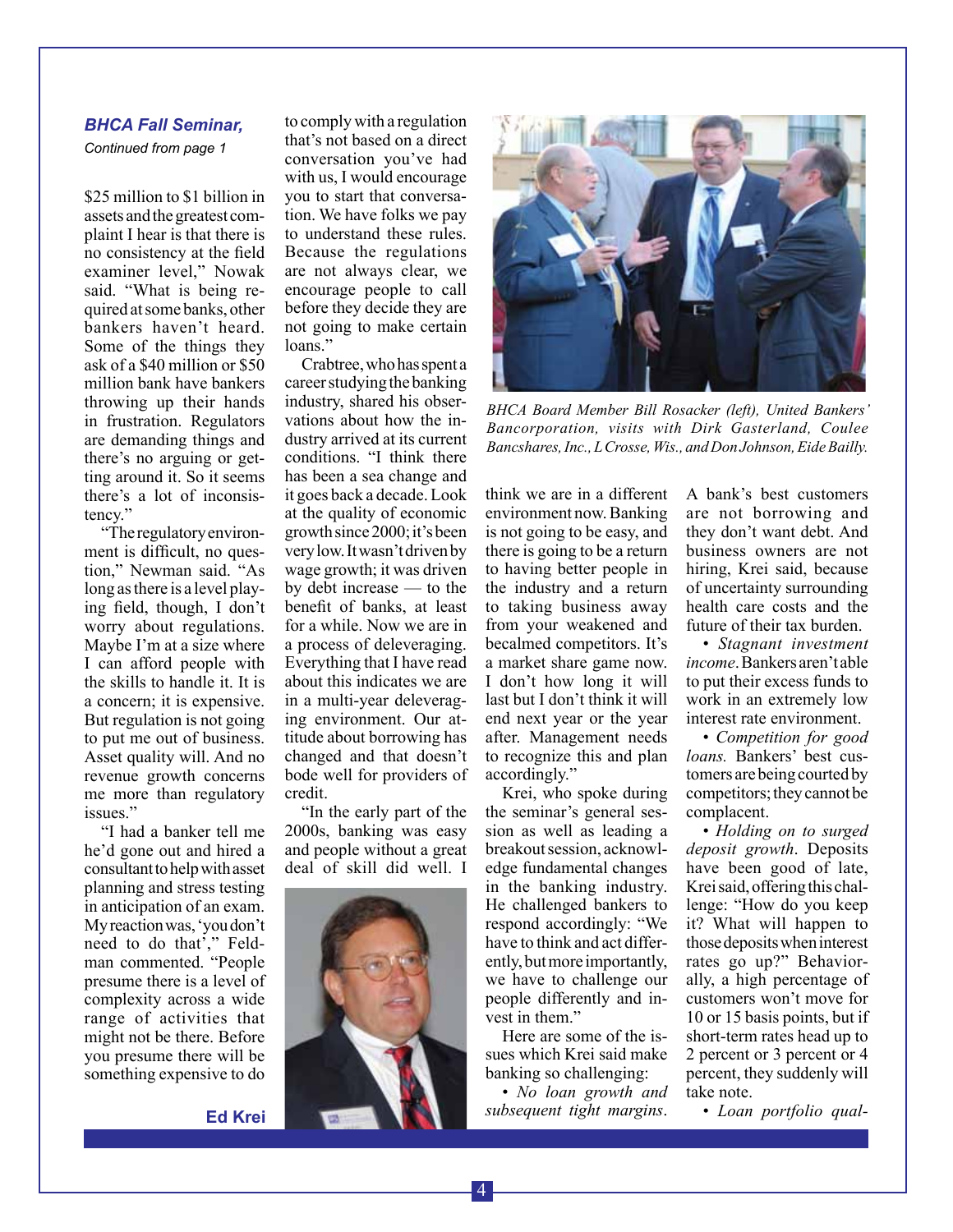

*Enjoying the reception, from left, are: Speaker Ed Krei, The Baker Group; Jim Miller, North State Bancshares, Shakopee, Minn.; Joe Lempe, Ramsey Financial Corp., Fargo, N.D., and Lee Madetzke, North State Bancshares.* 

*ity.* "What are your OREO expenses?" Krei asked. Getting title to an asset is just the beginning of the fun, he joked. "Then you have to appraise it, insure it, pay the taxes on it, secure it," and for some rural bankers, possibly feed it.

• *Interest on business checking*. This is not a huge issue now, Krei said, but it will become a greater issue as interest rates go up. "We can't be cavalier about it," he advised. "We better have good account analysis of our business checking accounts."

Krei offered a glimpse into the nation's highestperforming banks, saying they:

• Clearly define their markets and listen to their customers;

• Think, plan and act with a long-term focus;

• Build effective processes;

• Understand their 'bets;' • Invest in employees and an organization structure that promotes accountability;

• They ask for the business, and

• They resist complacency and the status quo – they embrace and manage change with a sense of urgency.

"The industry is changing, both structurally and competitively," Krei said. "Who will your customers be in 10 years and what will they expect from you?" Bankers who want to thrive more than survive will need to search hard for those answers, Krei concluded.  $\blacksquare$ 

*Actors with the ComedySportz improvisational troupe put on a show after the Monday dinner.*



## **BHCA to offer series of webinars in 2012**

The Bank Holding Company Association, a leader in education related to holding company and bank ownership issues, is presenting a series of quarterly webinars in 2012. The series is a follow-up to a very successful pilot webinar the BHCA hosted in September.

"Webinars are an effective and economical way to deliver education and information," commented Tom Bengtson, BHCA managing director. "We surveyed our membership earlier in the year, and bankers overwhelmingly said they like the webinar format. Those survey results were affirmed when we offered our first-ever webinar in September. So a series for the coming year is the natural next step."

The BHCA is partnering with four Associate Members to deliver the 60-minute webinars, which will all take place on Thursdays, at 10 a.m.

The first webinar, scheduled for Feb. 9, is titled: "Making the most of your holding company charter," and will be presented by the law firm of Fredrikson & Byron.

The second webinar, scheduled for May 24, is: "Tax & estate planning for bank owners," presented by RSM McGladrey.

The third webinar is set for Sept. 13 and is called: "Bank acquisitions and valuations… to sell or not to sell." It is presented by Country Club Bank Capital Markets Group.

And the fourth webinar is scheduled for Nov. 15. The title is: "Emotional issues surrounding succession planning." It will be presented by the Eide Bailly consulting and accounting firm.

BHCA members can register for any of the webinars for \$59 each. Non-members can register for \$99. Registrations are per computer screen, so more than one person can share a registration if they watch together on one computer monitor. Also, registrants have the opportunity to access a recording of the webinar subsequent to each presentation.

Between now and Feb. 1, however, BHCA is offering a series pass which gives BHCA members an opportunity to pay one fee of \$175 that grants registration to all four webinars. This is essentially like getting four webinars for the price of three. The series pass is a benefit available only to members.

All registration is via the association web site at www.theBHCA.org. Simply click on the "webinars" icon and register for the webinar of your choice, or for the series pass. You have the opportunity to pay for your registration immediately with a credit card.

"With all the changes taking place in the industry and competitive pressure as high as ever, education has never been more important," commented Bengtson. "BHCA is pleased to be able to provide this essential information in a user-friendly and convenient format." $\blacksquare$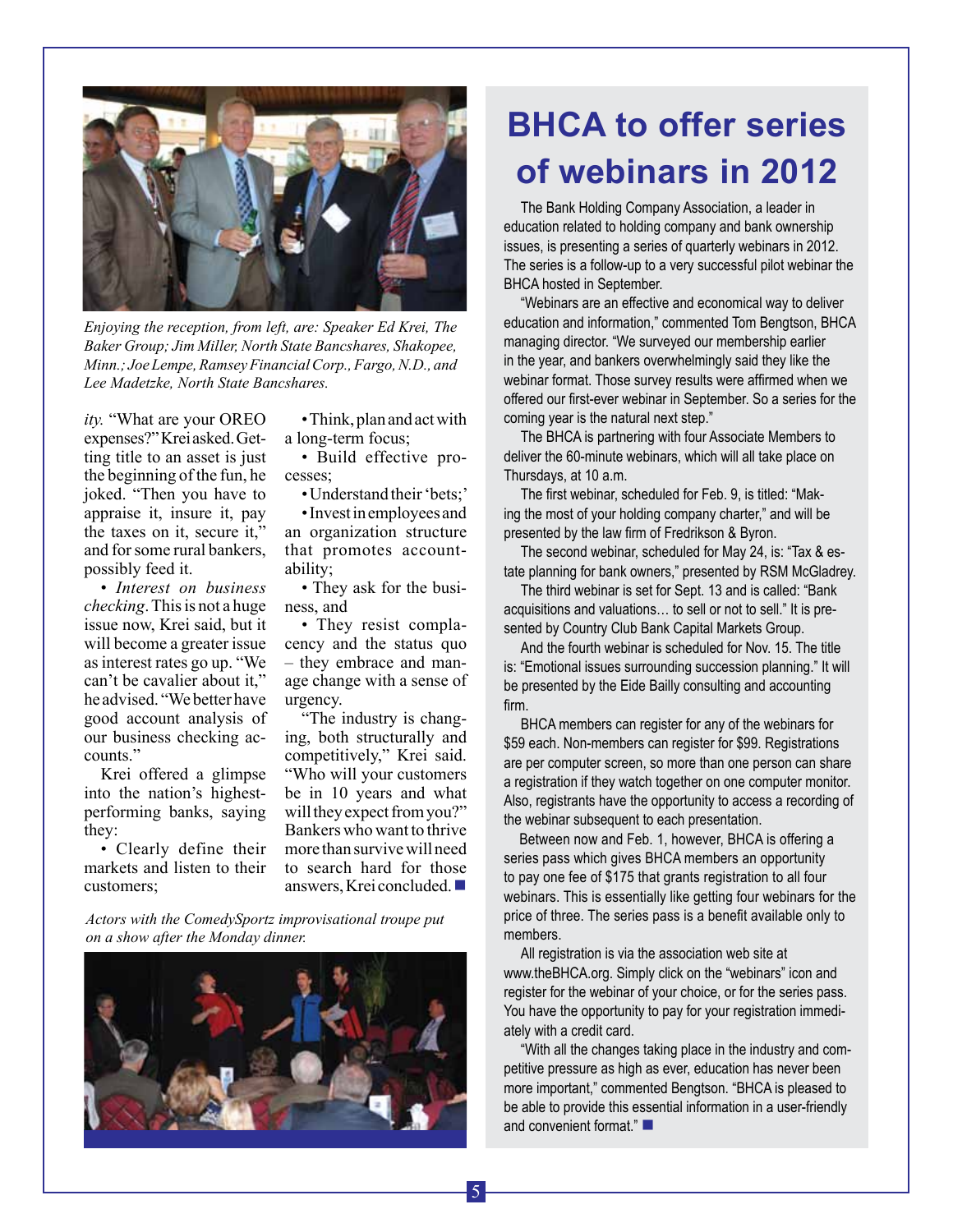# **The CFPB is up and running; here is a progress report**

In its first 100 days, the Consumer Financial Protection Bureau has staffed up, studied up and started up several initiatives. Raj Date, acting interim director, provided details Nov. 2 in testimony before the House Subcommittee on Financial Institutions and Consumer Credit.

**Staff**: On the staffing front, the CFPB now has more than 700 employees, many of them from other federal regulatory agencies.

**Industry interaction**: Bureau staff members – operating from bases in Washington, D.C., Chicago and San Francisco – have met with consumers, consumer groups, civil rights organizations, big banks, community banks, investors, and trade organizations, both before and after officially opening on July 21, 2011. Most recently, the CFPB held a town hall meeting in Minneapolis to hear such testimony from members of the public.

**Student lending**: At another recent event in Minneapolis, Date and other CFPB staff announced a new student loan disclosure form. The Bureau is asking for feedback (through an online comment form) on this model disclosure.

In addition, the CFPB has

*By Becky Nelson* **one one of the proposed forms one** one of the proposed forms named Rohit Chopra to the new position of private education loan ombudsman, required by the Dodd-Frank Act. The ombudsman will work with the Department of Education to receive, review, and attempt to resolve complaints from borrowers of private student loans. At the same time, the Student Debt Repayment Assistant tool launched online.

> **Large bank examinations**: The CFPB will examine the nation's 111 largest banks, those with \$10 billion or more in assets. In October, the Bureau released its first Supervision and Examination Manual for these banks.

> **Mortgage disclosure**: To date, the CFPB has logged more than 22,000 comments on its proposed mortgage disclosure form, which combines both Truth in Lending and RESPA information, according to Date. Consumer testing on Round 4 of this proposed form is taking place in New Mexico – meanwhile, the public can comment on the two versions (one highlights a fixed-rate loan; the other an adjustable-rate loan) by sending an e-mail to CFPB\_ KnowBeforeYouOwe@ consumerfinance.gov.

> One mortgage industry trade group has pointed out that iPhones and tablets have already made

obsolete.

**Regulatory review**: The CFPB also has begun its review of regulations inherited from other agencies. "Changes in technology, market practices, and the legal landscape may have caused some of these rules to be obsolete, unnecessary, redundant, or counterproductive," Date told members of Congress.

"Later this month, the Bureau will initiate a targeted review of these rules in search of ways to update and streamline the regulations. Consistent with the Bureau's philosophy, we will ask the public to participate in this process from the beginning," he said.

In the consumer education arena, the CFPB is ramping up its Office of Service-member Affairs, led by Holly Petraeus. Among the Office's goals are: to protect military families from predatory lending; to help them avoid foreclosure; to help them better understand military college benefits; to deal with auto lending issues; and to enforce fair lending and debt collection practices, as Petraeus describes on the CFPB blog.

The Office of Older Americans is off the ground too. Former Minnesota attorney general Skip Humphrey will lead this effort.

"We are committed to basing our judgments on research and data analysis. We will not shoot from the hip. We will not reason from ideology. We will not press a political agenda," Date said at the conclusion of his remarks.

*This article originally appeared in the online publication: www.CFPB-Journal.com. The site is sponsored by Fredrikson & Byron, a law firm based in Minneapolis.*

## *BHC News, Continued from page 8*

 $\checkmark$  ISB Bancorp, Inc., Tonica, Ill., filed to become a bank holding company through the acquisition of Tonica Bancorp, Inc., Tonica, and control of Illini State Bank, Oglesby, Ill.

 $\checkmark$  Notice filed by the Schneidermann Family for approval to increase control to more than 25 percent of Rock Rivers Bancorp, Rock Rapids, Iowa, and thereby indirectly control Frontier Bank, Rock Rapids, Iowa.  $\blacksquare$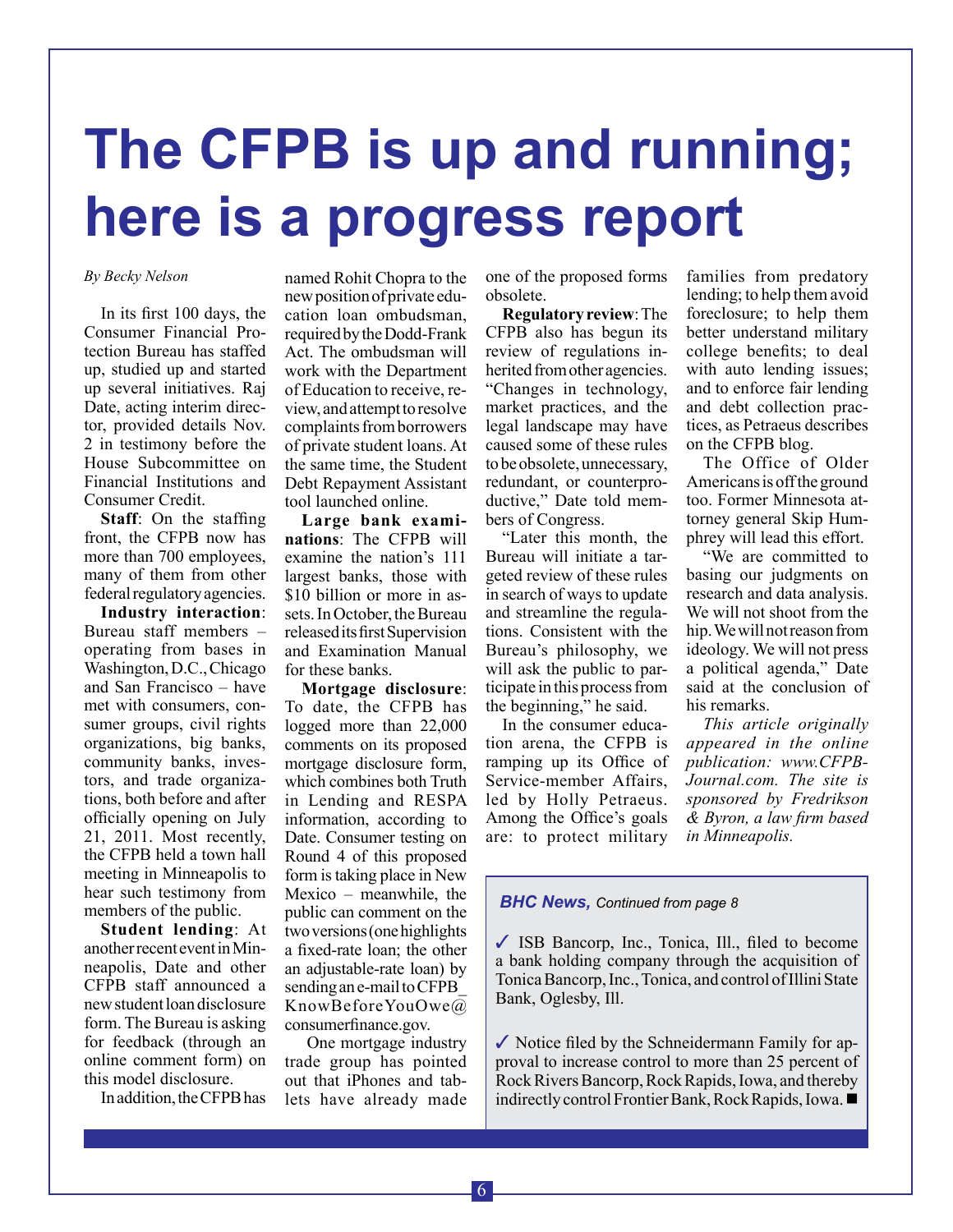## **Association leadership set for 2012**

New leadership for the Bank Holding Company Association was elected at the association's annual meeting, conducted in conjunction with the Fall Seminar on Oct. 4.

**Bruce Ferden**, Frandsen Financial Corp., Arden Hills, Minn., was elected President, beginning Jan. 1. Ferden served as BHCA Vice President during 2011.

Ferden will replace **Douglas Jilek**, Prairie Bancshares, Inc., Lester Prairie, Minn. Jilek will complete his term as President on Dec. 31, 2011 but will remain on the board for one year as Past President.

**Douglas Farmer**, Golden Oak Bancshares, Holmen, Wis., will become BHCA Vice President for 2012.

**Larry Peterson**, First Financial Services, Inc., Moose Lake, Minn., will become BHCA Treasurer for 2012, replacing **Charles Robasse**, Wabasso Bancshares, Inc., Wabasso, Minn. Robasse will remain on the board of directors.

Two new directors will begin three-year terms on Jan. 1. **Robert Etter**, Farmers & Merchants Agency, Pierz, Minn., and **Erick Gan-**

## *OCC meeting, Continued from page 3*

banks are CAMELS 1; 71 percent are CAMELS 2; 15 percent are CAMELS 3; 4 percent are CAMELS 4 and 2 percent are CAMELS 5. In the last decade, the number of CAMELS 2 banks has increased from 60 percent, and the number of CAMELS 1 banks has decreased from 34 percent. The comment was made that "2 is the new  $1$ ."

Baranowski also delivered these statistics regarding national banks in the Central District:

• Percentage of classified assets to capital has increased from 16 percent in 2004 to 36 percent today.

• Percentage of "special mention" assets to capital has increased from 10 percent in 2004 to 13 percent today.

• Percentage of ALLL to total loans increased from 1.22 percent in 2004 to 1.41 percent today.

• Loan growth has diminished from 8.5 percent annually in 2004 to negative 1.8 percent annually today.

• Average return on assets dropped from 0.62 percent in 2004 to 0.41 percent today.

Prior to the meeting, I sent an email to our members who have national bank charters, asking whether they had any questions they would like me to bring to the OCC. One member responded, and I was able to ask two questions on his behalf. This is part of the value of BHCA membership; I welcome the opportunity to bring your concerns to the appropriate regulatory bodies when we get the opportunity.

The relationship between regulators and bankers is extremely important; BHCA will continue to work to enhance that relationship to the benefit of our members.  $\blacksquare$ 

**drud**, Eagle Investment Company, Inc., Glenwood, Minn.

Two directors will be leaving the board upon completion of their service on Dec. 31, 2011: **Patrick Gates**, Security Financial Services, Inc., Hibbing, Minn., and **Steven Wilcox**, who will complete his officer's term as Past President.

The Bank Holding Company Association Board of Directors consists of 10 members. The other three members are **James Kramer**, Southeast Minnesota Bancshares, Inc., Altura, Minn., **Gary Paulson**, First Holding Company of Park River, Inc., Park River, N.D., and **William Rosacker**, United Bankers' Bancorporation, Inc., Bloomington, Minn.

Ferden will become the organization's 29th President since the BHCA was started in 1981. Since the beginning, two bankers have served two one-year terms as BHCA President: Steven Kirchner, Richfield State Agency, Richfield, Minn., was BHCA President in 1992 and 1999; Steven Wilcox, Wilcox Bancshares, Grand Rapids, Minn., served as President in 2009 and 2010.  $\blacksquare$ 

## *2012 Quarterly Webinar Series:* Feb. 9: **Making the most of your holding company charter** Presenter: Fredrikson & Byron May 24: **Tax and estate planning for bank owners** Presenter: RSM McGladrey Sept. 13: **Bank acquisitions and valuations...to sell or not to sell** Presenter: Country Club Bank Capital Markets Group Nov. 15: **Emotional issues surrounding succession planning** Presenter: Eide Bailly The Bank Holding Company Association presents… **2012 WEBINARS Register today at: www.theBHCA.org** All webinars start at 10:00 a.m. Central Time and run for 60 minutes. Each date is a Thursday. Each webinar is \$59 for BHCA members; \$99 for non-members. Or, for **best value**, buy a series pass. BHCA members are invited to **register for all four webinars** by purchasing a series pass for \$175. Series pass available only until Feb. 1. Not a member? Call 1-800-813-4754 to inquire about membership. These webinars are ideal for owners, senior officers, managers and others working with bank holding companies. The Bank Holding Company Association is devoted exclusively to education related to bank ownership and holding company issues.